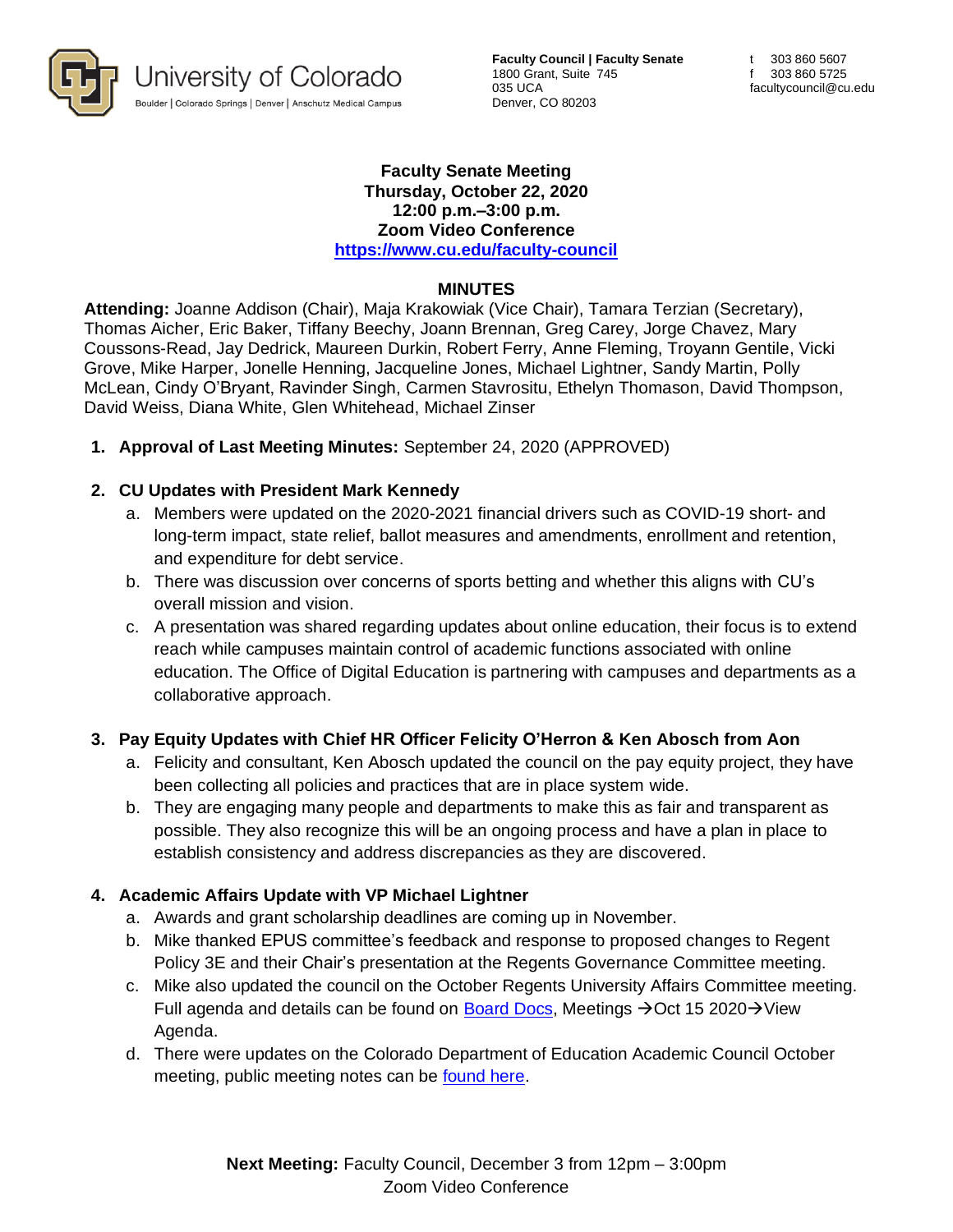# **5. Faculty Council Chair Report, Joanne Addison**

a. Committee membership terms and dates have been finalized and sent to each Faculty Assembly Chair for review and revision if necessary.

# **6. Campus Faculty Assembly Updates**

- a. Anschutz Jacqueline Jones, Chair (TABLED)
- b. Boulder Robert Ferry, Chair
	- i. PRD document draft is still under consideration. Faculty and administration have been discussing continuation of pass-fail policies from the last semester. The BFA drafted a letter in response to Regent Policy 3E changes to committee searches.
- c. Colorado Springs David Weiss, President
	- i. Faculty survey has been sent out. Teaching remotely and modes of instruction model was sent out to faculty as well, David thanked the Denver campus for sharing their model. Faculty are discussing merit reviews and assessing how to evaluate differently given the current environment. There are listening sessions on campus with faculty and staff.
- d. Denver Michael Zinser, Chair
	- i. Denver FA held a special session regarding campus policing with many guests. There is an online education committee with representatives from schools and colleges to advise on ODE support. A committee has formed to run focus groups on safe return. They are also rethinking how to evaluate faculty and FCQs given the current environment.

## **7. Faculty Council Committee Updates**

- a. Budget Diana White, Chair
	- i. The committee is meeting with Treasurer Dan Wilson to learn more about their office and CU investments. Dr. Allen is providing DEI micro-trainings to the committee and advising on their charge revisions. They're focusing on establishing more inclusion and collaboration efforts with System administration.
- b. Communication Carmen Stavrositu, Chair
	- i. Carmen reminded all committee chairs about the Committee Corner schedule and to advise if it works well for their committee. The committee continues their work with Committee Corner, Faculty Voices, the faculty guide and plans to meet with Dr. Allen again in November.
- c. CREE Jorge Chavez, Chair
	- i. The committee continues their work with Dr. Allen. Theodosia attended the October committee meeting to discuss collaboration opportunities and provide updates on the EIE report.
- d. EPUS David Thompson, Chair
	- i. The committee received feedback from all campuses on dean search committees in response Regent Policy 3E changes. The committee recommended one research and one clinical faculty member at the Regents Governance Committee meeting, they agreed with their proposed changes.
- e. LGBTQ+ Troyann Gentile, Co-Chair
	- i. There are more members this year including a UCCS representative. Theodosia met with the committee at the October meeting to discuss DEI projects and collaboration opportunities.